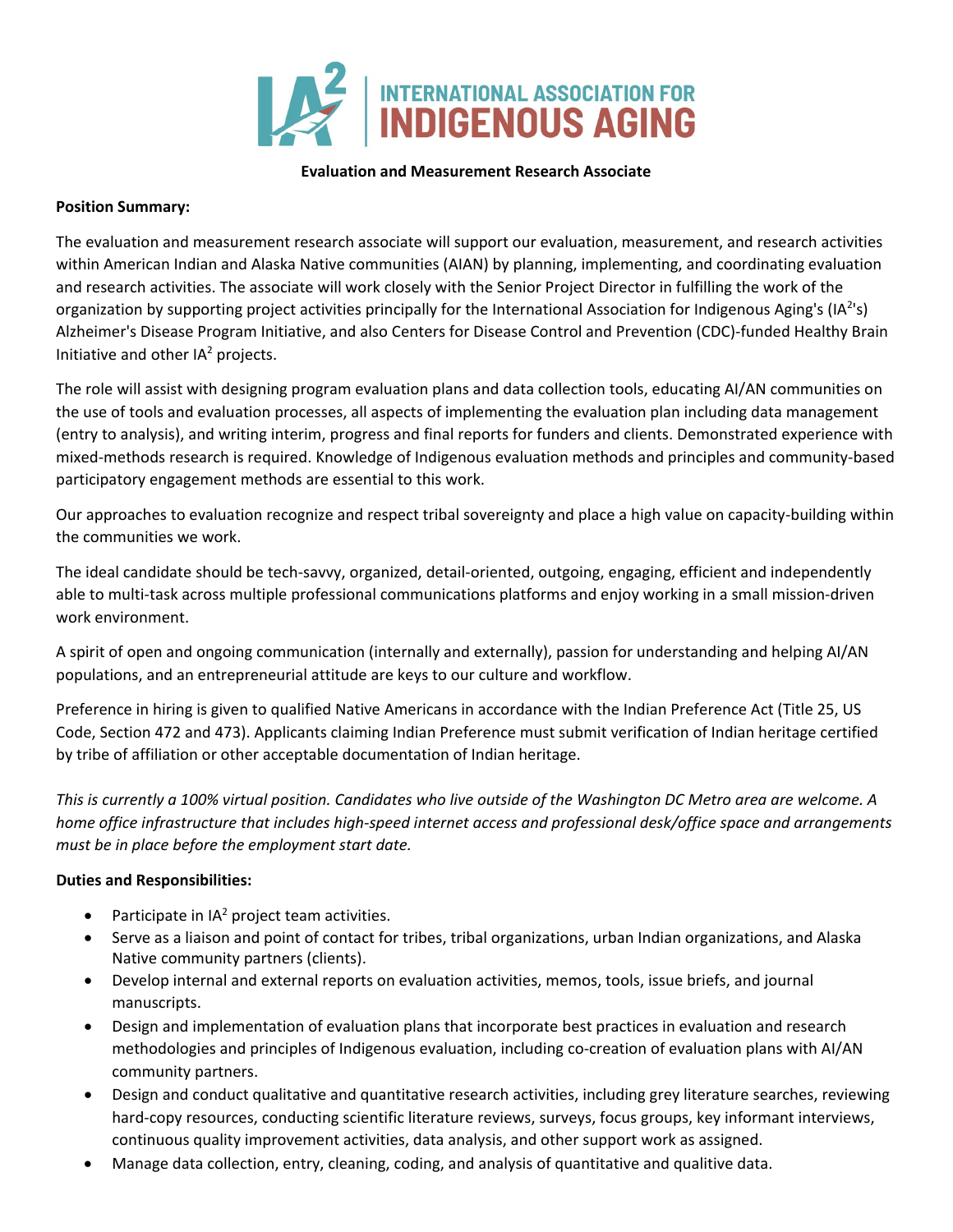

- Analyze qualitative and quantitative data using evidence-based methodologies, including descriptive and statistical analysis methods as appropriate for the design.
- Data management, project coordination, and project documentation at community partner sites.
- Track, maintain and report on evaluation protocols as outlined by federal funding entities and/or client contracts or statements of work.
- Educate community partner staff on qualitative and quantitative evaluation methods and tools and techniques and facilitation of data collection and gathering for process and outcome evaluations (both formative and summative).
- Schedule measurement and evaluation-related meetings with internal and external participants and provide logistical support before and during calls, meetings, training, webinars, and learning communities.
- File and retrieve documents, records, reports, and other correspondence; maintain an accessible electronic filing system.
- Use and maintain internal project management database (Asana) daily for position-related activity tracking and help others leverage this tool effectively.
- Engage in special projects and other tasks as directed.

## **Requirements and Other Qualifications:**

- Strong commitment and passion for health equity and racial justice.
- Master's degree in a research-related field, social sciences, health, public health, education, or other relevant field or strong record of demonstrated experience in lieu of degree.
- Two or more years of professional experience working in an evaluation, analysis, or research capacity.
- Professional experience working with AI/ AN communities or populations.
- Professional experience working on aging, Alzheimer's disease and related dementias and/or public health is preferred.
- Polished verbal and written communication skills and telephone etiquette are critical.
- Experience independently developing and implementing research and/or evaluation plans, data collection plans, and research instruments, both qualitative and quantitative.
- Excellent analytical abilities and hands-on experience with statistical analyses including results interpretation.
- Demonstrated experience with quantitative or qualitative statistical software.
- Demonstrated experience using online survey software to include setup, collection, and analysis of online survey results and for data management purposes. (We use SurveyMonkey.)
- Demonstrated proficiency in written communication for document composition and proofreading purposes familiarity with APA writing style and guidelines is desirable.
- Experience with community-based participatory research processes and knowledge of Indigenous principles of evaluation.
- Knowledge of the diversity of Native communities and cultural humility to enable work within the customs and traditions of various AI/AN communities.
- Strong organizational skills, attention to detail including data verification and analysis, and ability to manage many tasks simultaneously, completing tasks on time and under budget.
- Knowledge of Institutional Review Board (IRB) processes.
- Proficient in technology with the ability to rapidly learn new programs and software, including a high degree of proficiency in Microsoft Office applications to include: Outlook, Word, PowerPoint, Teams. With demonstrated expertise in Excel.
- Ability to work with diverse groups of people.